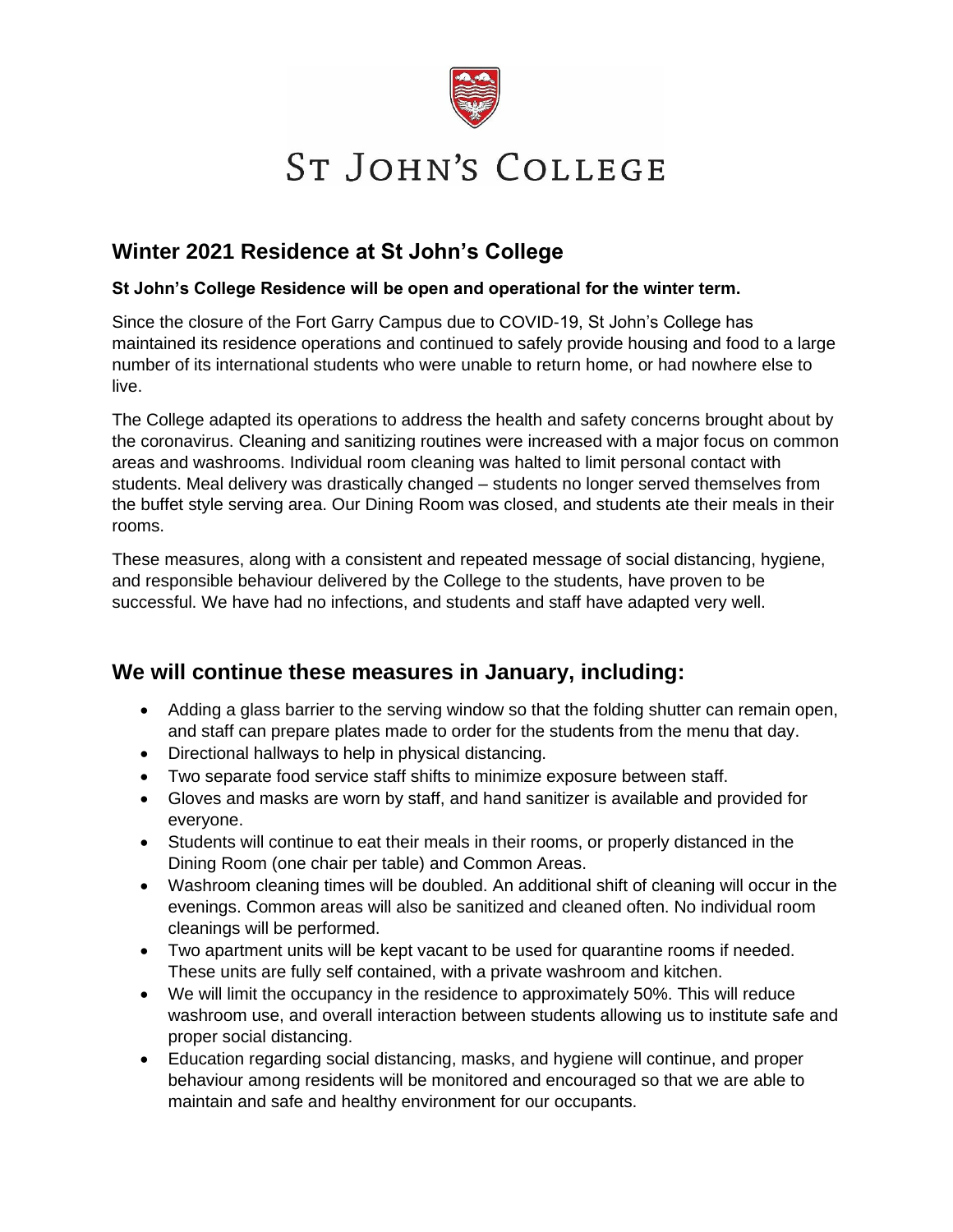# **Students Arriving from outside Manitoba**

The state of the virus around the world and across Canada varies depending where you live. We need to be careful and responsible when we allow students from outside Manitoba into our residence. The following information is mandated by the Manitoba Provincial Government, and is taken directly from their website: <https://manitoba.ca/covid19/protection/soe.html>

**"In general, anyone arriving in Manitoba is required to self-isolate for 14-days upon arrival to reduce the spread of COVID-19. However, there are exceptions to this requirement specified in the order.**

**In addition, Manitoba residents who have travelled to western Canada\* or northwestern Ontario\*\* are exempt if they have not travelled outside of western Canada or northwestern Ontario and are not displaying any [symptoms](http://www.manitoba.ca/covid19/about/index.html#collapse4) of COVID-19. Residents of western Canada or northwestern Ontario are also exempt, if they have not travelled to another country or any part of Canada outside of western Canada or northwestern Ontario in the 14-day period immediately before entering or arriving in Manitoba and are not displaying any symptoms of COVID-19.**

**\*Western Canada means British Columbia, Alberta, Saskatchewan, Yukon, Northwest Territories and Nunavut. (as defined in the order).**

**\*\*northwestern Ontario means that portion of Ontario that is located west of Terrace Bay (as defined in the order)"**

Anyone arriving from an area that requires them to self-isolate for 14 days after arriving in Manitoba must provide St John's College with information regarding their self isolation plan. Self isolation must take place before arriving at St John's, and cannot be done in the residence.

# **Moving forward**

If you have not already applied, please go to our Residence web page and fill out an application form, and submit it to **Fayaz.Hasan@umanitoba.ca** along with your application fee. Your room will not be secured until you have paid your \$1,000 non-refundable deposit, which will be applied to your second term fees.

St John's College Residence web page [http://umanitoba.ca/colleges/st\\_johns/residence/](http://umanitoba.ca/colleges/st_johns/residence/)

Application page [http://umanitoba.ca/colleges/st\\_johns/residence/Apply\\_now.html](http://umanitoba.ca/colleges/st_johns/residence/Apply_now.html)

Once we have your application you will receive additional detailed information regarding the move-in process.

We are looking forward to having you at St John's College, and we are committed to supporting you as best we can and providing you with a safe and welcoming environment to succeed in your studies.